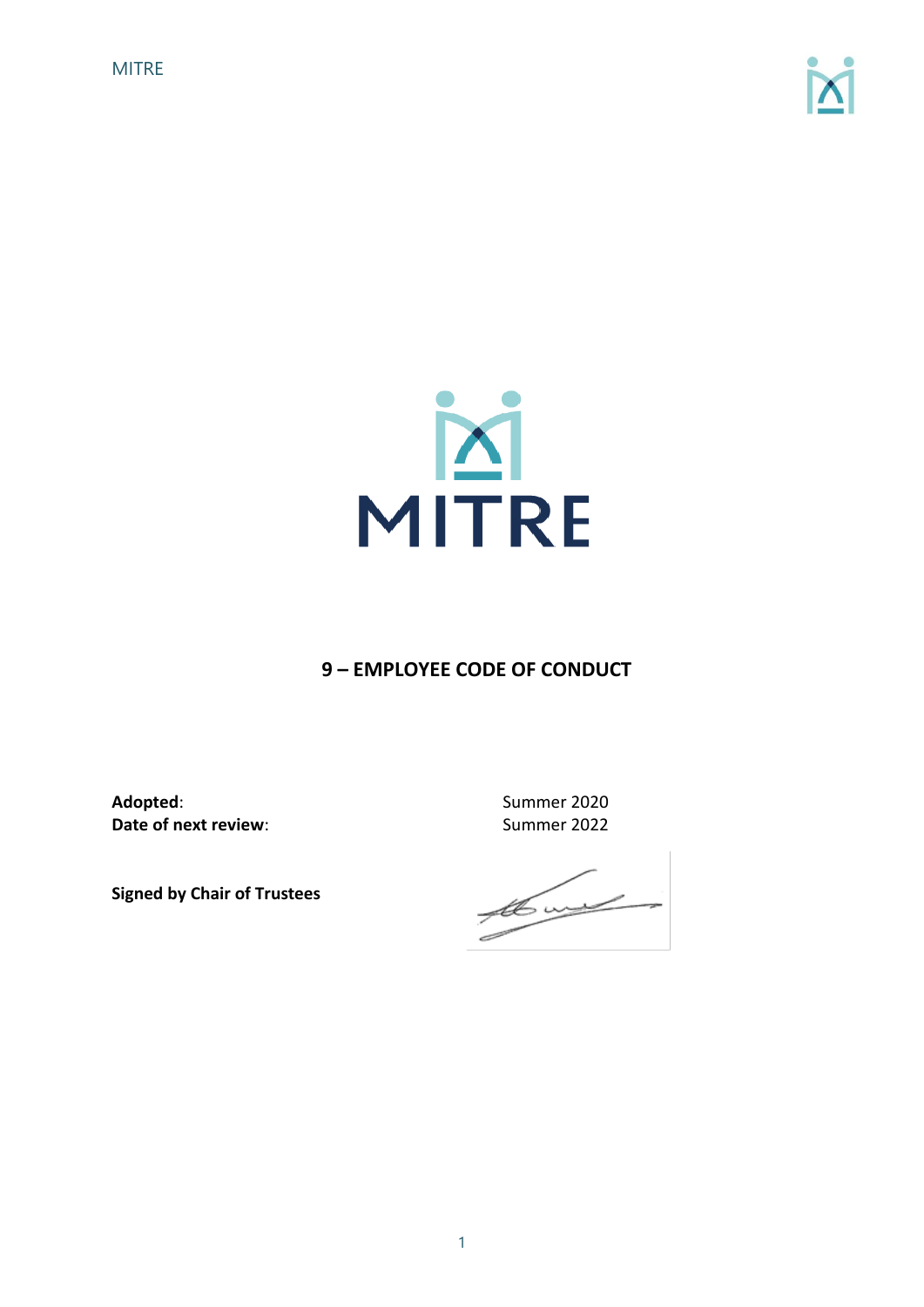# Table of Contents

| <b>Section</b> | <b>Heading</b>                                                      | Page |
|----------------|---------------------------------------------------------------------|------|
| 1              | Introduction                                                        | 3    |
| 2              | Purpose                                                             | 3    |
| 3              | Scope                                                               | 3    |
| 4              | Underlying principles                                               | 4    |
| 5              | Safeguarding and promoting the welfare of children                  | 4    |
| 6              | Professional boundaries and relationships                           | 5    |
| 7              | Communication and contact with pupils (including social<br>contact) | 5    |
| 8              | Transporting pupils                                                 | 6    |
| 9              | <b>Teaching Standards</b>                                           | 7    |
| 10             | Equality issues                                                     | 7    |
| 11             | Health and Safety                                                   | 7    |
| 12             | Confidentiality                                                     | 8    |
| 13             | <b>General Data Protection Regulations</b>                          | 8    |
| 14             | Use of personal mobile phones, laptops and tablets                  | 8    |
| 15             | Photography and videos                                              | 9    |
| 16             | Internet Acceptable Use                                             | 9    |
| 17             | Use of premises or facilities for work not connected with           | 10   |
|                | the school                                                          |      |
| 18             | Keeping within the law                                              | 10   |
| 19             | Conduct outside of work                                             | 10   |
| 20             | Conflict of interest                                                | 10   |
| 21             | Gifts                                                               | 10   |
| 22             | <b>Bribery</b>                                                      | 10   |
| 23             | Dress Code                                                          | 11   |
| 24             | Leaving the Site During Working Hours                               | 11   |
| 25             | Raising concerns                                                    | 11   |
| Appendix A     | The Seven Principles of Public Life                                 | 12   |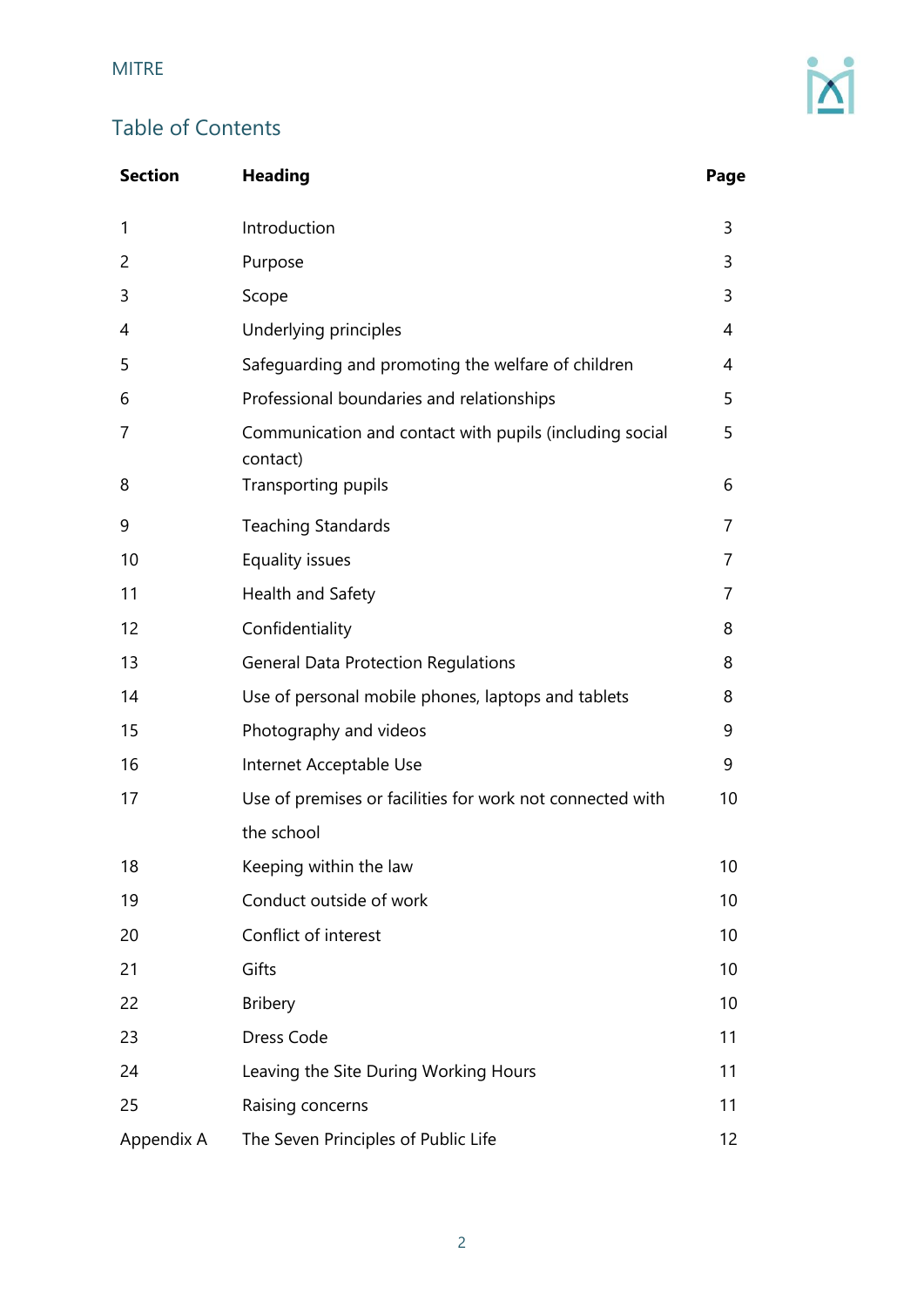# Employee Code of Conduct

#### Introduction

- 1.0 The MITRE trustees will review this code on an annual basis and it will be updated as necessary.
- 1.1 If changes are made to the code of conduct MITRE employees will be informed of any amendments to ensure clarity.
- 1.2 This code of conduct enables all MITRE employees to be clear about expectations and issues around professional conduct to ensure a positive working environment for all.
- 1.3 This code of conduct should be read in conjunction with the individual school's induction policies and programmes and the disciplinary procedure for school employees.

#### Purpose

- 2.0 This code of conduct is designed to give clear guidance regarding behaviour to which all employees working in MITRE are expected to observe and adhere.
- 2.1 Employees should note that this code of conduct is not exhaustive in defining acceptable and unacceptable standards and employees must use common sense in adhering to the underlying principles. If any employee is ever unsure what the expectations are in any given circumstance they should speak to their line manager or their Head Teacher.
- 2.2 This code does not form part of an employee's contract of employment and it may be amended by the trustees at any time.
- 2.3 The purpose of this code is to protect and promote the interests of employees and the pupils with whom they work. All adults who come into contact with pupils and young people in their work have a legal and moral duty to keep pupils and young people safe and to protect them from harm. The duty that rests on an individual is to ensure that all reasonable steps are taken to ensure the welfare of a pupil or young person is paramount.

Scope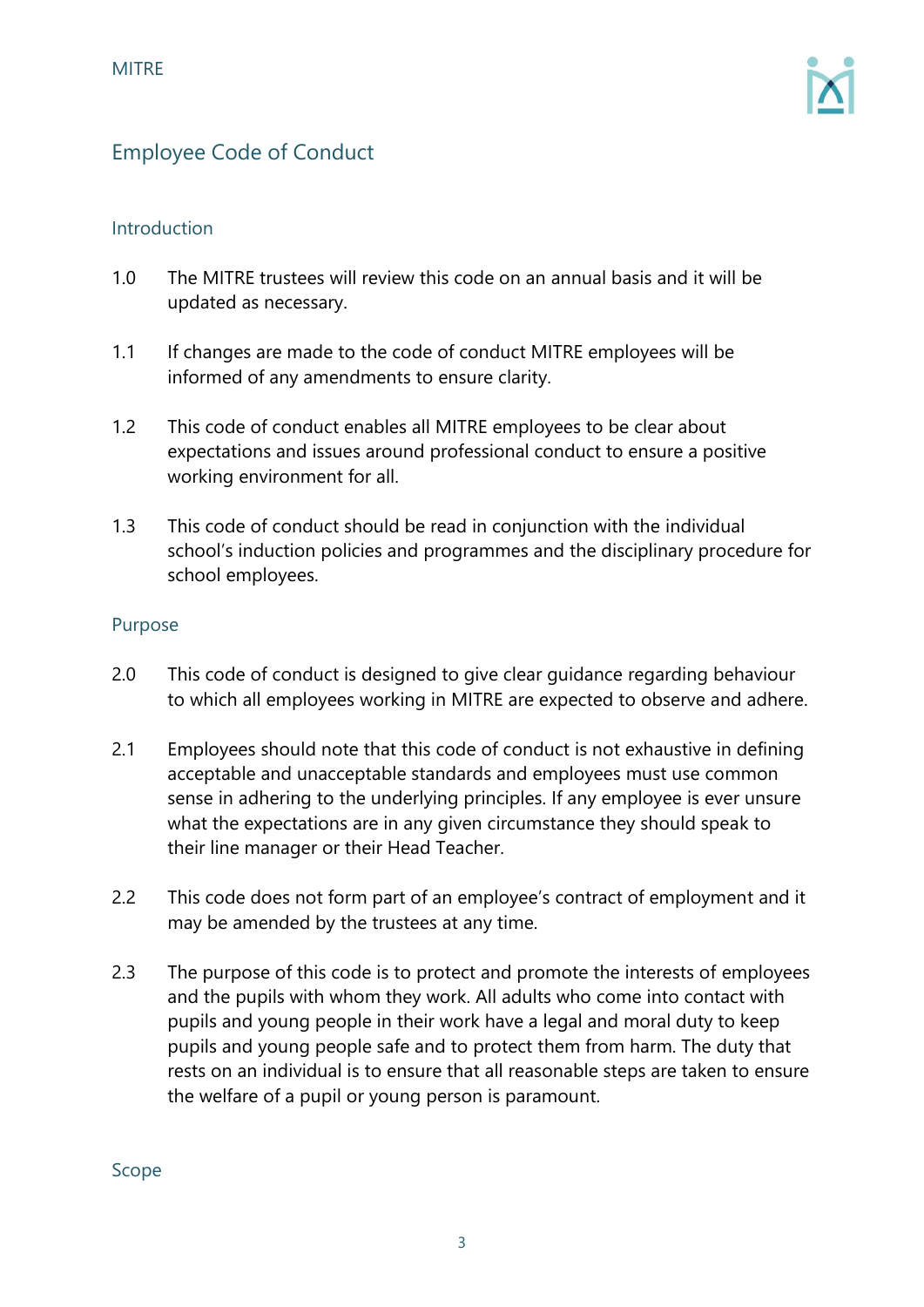

- 3.0 The code applies to all employees of MITRE regardless of length of service including those in their probationary period. It also applies to agency workers and self-employed contractors although, unlike employees, breaches of the code will not be managed through the disciplinary procedure.
- 3.1 As recognisable figures in the local community the behaviour and conduct of MITRE employees outside of work can impact on their employment. Therefore, conduct outside work may be treated as a disciplinary matter if it considered that it is relevant to the employee's employment (see disciplinary policy).
- 3.2 MITRE is responsible for notifying employees of this code of conduct and the expectations within it.

# Underlying principles of conduct and behaviour

- 4.0 In accordance with the DFE 'Keeping children safe in education' guidance September 2019 this code has been adopted by MITRE in order for all employees to be fully aware of the standards of personal and professional conduct in relation to various aspects of their work. The code will be discussed as appropriate during the course of their employment to ensure the code is mutually monitored, positively promoted and understood by everyone.
- 4.1 Employees are expected to demonstrate consistently high standards of personal and professional conduct, acting within the law and supporting fundamental values such as democracy, individual liberty, mutual respect and tolerance.
- 4.2 All employees have a duty to ensure that the appropriate standards of conduct are upheld both by themselves and by colleagues. Where staff are aware of any contraventions of this code, illegality, misconduct or breach of procedure they should notify the Head Teacher.
- 4.3 Employees must have proper and professional regard for the ethos, policies and practices of MITRE and the school, and maintain high standards in their own conduct, performance, attendance and punctuality.
- 4.4 Employees must maintain high standards of honesty and integrity in their work. This includes the handling and claiming of money and the use of the property and facilities of MITRE and the school.
- 4.5 Teachers must have an understanding of, and always act within, the statutory frameworks which set out their professional duties and responsibilities. Where employees are members of professional bodies, they must also comply with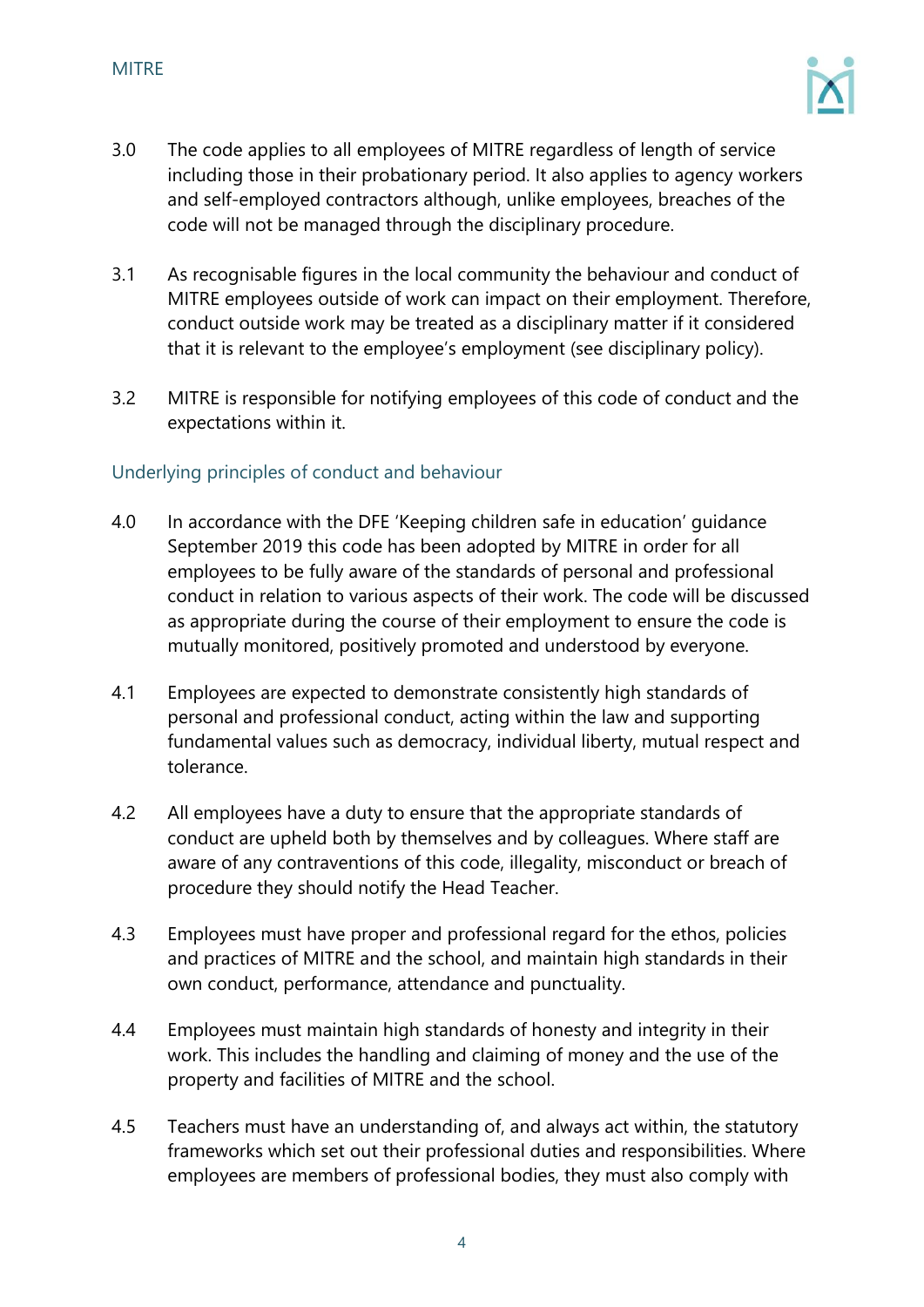

any standards of conduct which are set by that body. The conduct of all teachers must always be in line with the Teacher's Standards and, where appropriate, the Leadership Standards.

- 4.6 Employees should ensure that personal beliefs are not expressed in ways which exploit pupils' vulnerability or might lead them to break the law or the policies and procedures of the school. Employees should always show respect for the rights of others.
- 4.7 This code does not seek to address every possible circumstance, and simply because a particular action may not be addressed within the code, this does not condone that action by omission.

# Safeguarding and promoting the welfare of children

- 5.0 All employees are responsible for safeguarding children and promoting their welfare. This means that employees are required to take action to protect children from maltreatment, prevent impairment of children's health and/or development and ensure that children grow up in circumstances consistent with the provision of safe and effective care, taking action to enable all children to have the best life chances.
- 5.1 Each employee has an individual responsibility for referring child protection concerns. Employees must report disclosures, or concerns received from other sources, to the respective school's Designated Safeguarding Lead (DSL), providing a written record of the disclosure. The written record must be accurate and should include information about what was said, the time and where the disclosure took place and who was present. All employees must be aware that they cannot promise a child to keep secrets which might compromise the child's own safety or well-being, or that of another child.
- 5.2 Where employees have any safeguarding concerns about another member of staff these concerns must be reported immediately to the Designated Safeguarding Lead and Head Teacher. Serious case reviews from past cases in the media have highlighted the concerns about employees not sharing their knowledge with the leadership of the school.
- 5.3 All employees must cooperate with colleagues and with external agencies as appropriate.
- 5.4 All employees must be fully aware of the school policies and procedures relating to safeguarding and must attend safeguarding training on at least a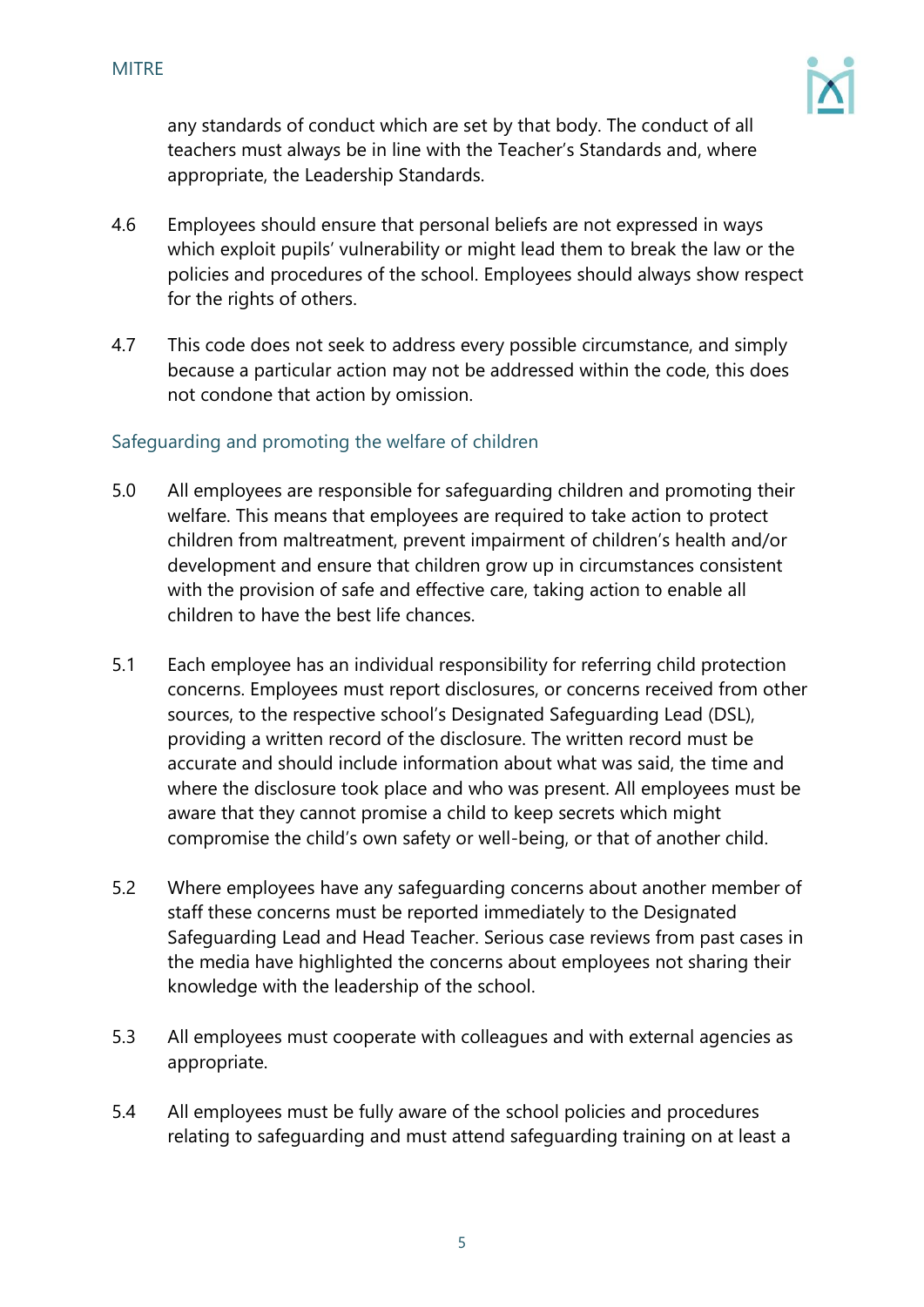

3-yearly basis, signing to acknowledge that they have received this training. Training is available annually.

# Professional boundaries and relationships

- 6.0 All employees work in a position of trust with pupils which means that their relationship is not one of equals. Employees must therefore ensure that they do not put themselves in any situation where their conduct or behaviour with any pupil could be misconstrued. Any allegations of inappropriate contact or communication with pupils will be investigated.
- 6.1 Employees must not make sexual remarks to any pupil or discuss their own sexual relationships with, or in the presence of, pupils. Any sexual behaviour by a member of employees towards any pupil (regardless of their age) is unacceptable and illegal and will be fully investigated as a potential issue of gross misconduct.
- 6.2 Employees must ensure that professional boundaries are maintained at all times. This means that employees should not show favouritism to any pupil and should not allow pupils to engage in any type of activity that could be seen as inappropriate. Pupils are not employees or friends and should not be treated as such.
- 6.3 Employees should be aware that it is not uncommon for pupils to become strongly attracted to a member of staff or to develop an infatuation. If any employee becomes aware of an infatuation they should discuss it with the Head Teacher immediately so that they can receive support on the most appropriate way to manage the situation sensitively and tactfully.
- 6.4 For employees who are in a relationship with a colleague, parent or carer, or any other person associated with MITRE, we expect that they identify this to their Head Teacher and ensure that this does not create a conflict of interest or affect their professional judgement or responsibilities in any way.

#### Communication and contact with pupils (including social contact)

- 7.0 Communication between pupils and adults, by whatever method, should take place within clear and explicit boundaries. Employees should ensure that all communications are transparent and open to scrutiny.
- 7.1 Employees should not establish or seek to establish social contact, via any channels (including social media), with pupils for the purposes of securing a friendship or to pursue or strengthen a relationship.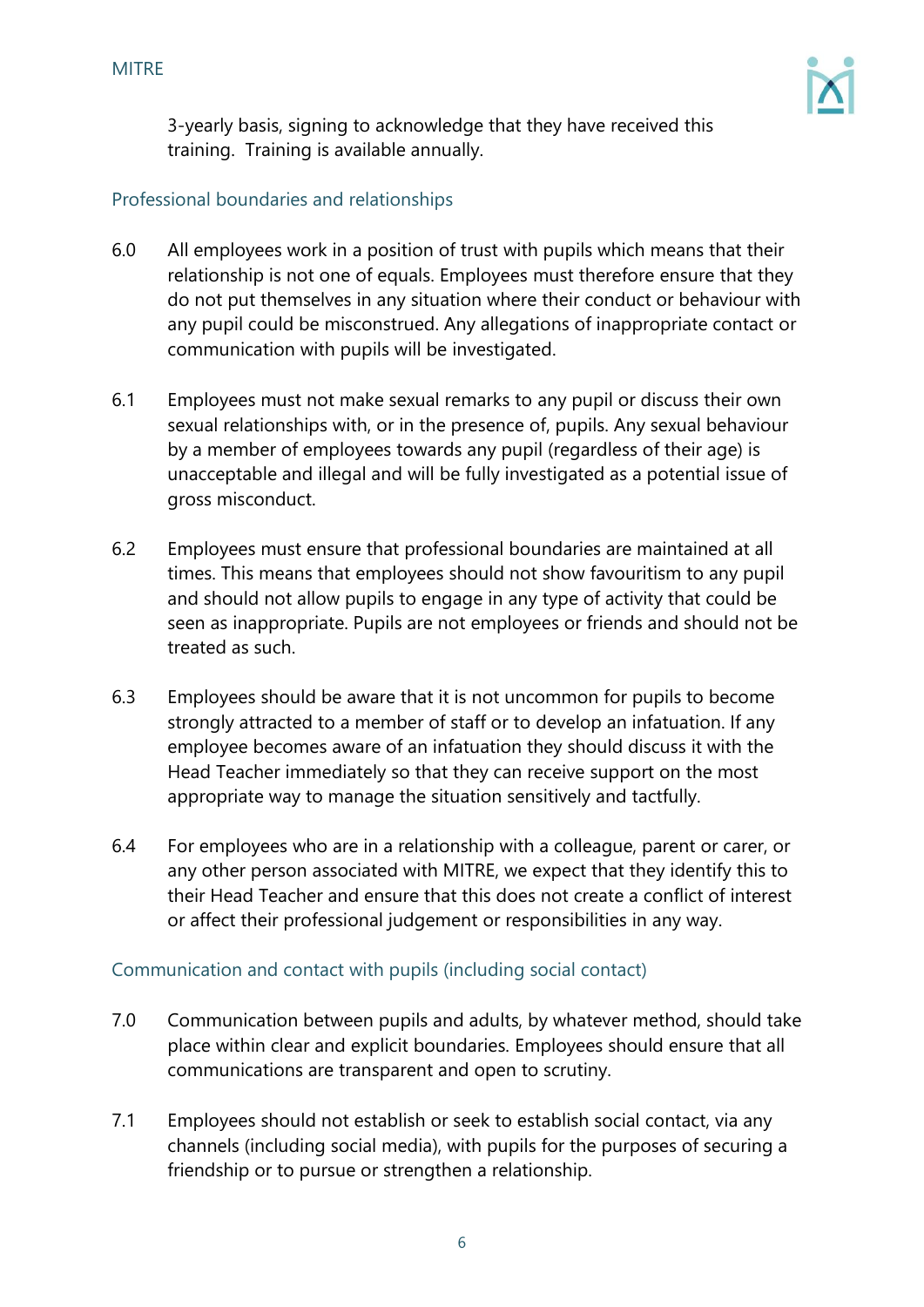

- 7.2 Employees should only communicate electronically with pupils via their work email account. Employees should not give their personal details such as home/mobile phone number; home or email address to pupils.
- 7.3 Communications with former pupils who are over 18 are left to employee discretion but MITRE highlights to employees that former pupils may be in contact with current pupils and communication may be passed on.
- 7.4 Our trust and all academies are part of our community and it is recognised that, as members of the community, employees will come into contact with pupils outside of work. We expect employees to use their professional judgement in such situations and to report to their line manager any contact that they have had with a pupil or parent, outside of school, that they are concerned about or that could be misinterpreted by others.
- 7.5 MITRE recognises that employees, parents and pupils utilise social media within personal and professional contexts. It is expected that all employees are vigilant in their use of social media, ensuring privacy settings maintain appropriate professional boundaries. Use of social media must not bring the school into disrepute or share information of a sensitive or confidential nature.
- 7.6 MITRE recognises and celebrates that many employees' own children attend MITRE academies as pupils. Employees are expected to exercise their professional judgement in discussing work-related issues with their children in a manner in keeping with the underlying principles of this code of conduct and to enable them and their colleagues to discharge their duties effectively.
- 7.7 Employees who are also parents of pupils are likely to come into contact with other pupils outside of work. In these circumstances employees should engage in the normal activities of a parent, whilst also bearing in mind that their reputation as a parent will affect their professional reputation. Employees in these circumstances must also be mindful of their status and responsibilities as an employee, and that they should avoid placing themselves in positions or behaving in a manner which could be misconstrued. If employees are in any doubt they should discuss the matter with their Head Teacher.

#### Transporting pupils

- 8.0 Any transport of pupils must be agreed in line with the school's policy.
- 8.1 Wherever possible and practicable, employees should not use their own vehicle and it is advisable that at least one adult as well as the driver is present to act as an escort.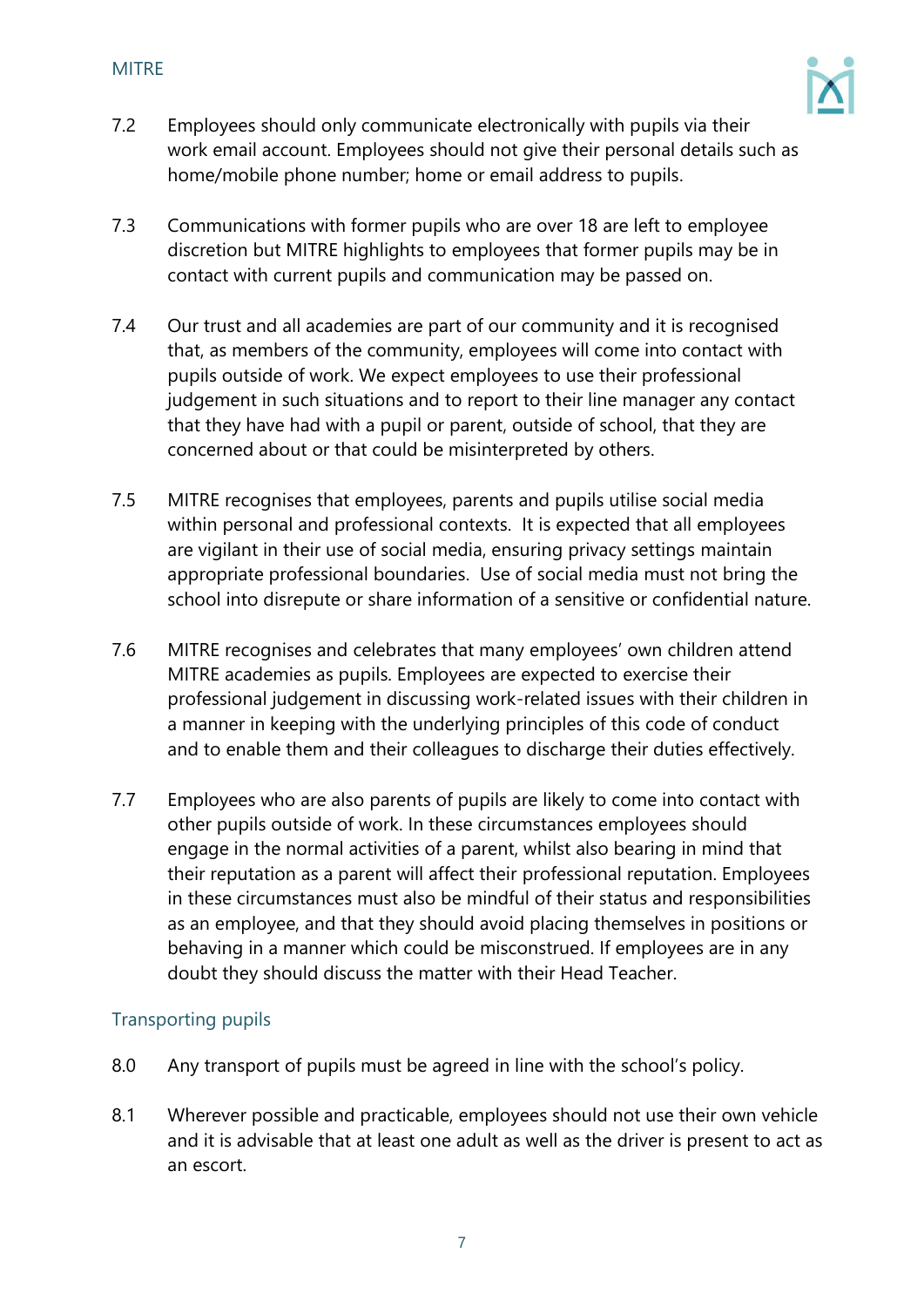

- 8.2 If a pupil's welfare is clearly at risk and an employee is in a one to one situation they should ensure that the pupil is in the back of the car and, if applicable, appropriate arrangements are made for booster or child seats. The employee is responsible for ensuring that they have adequate insurance for transporting pupils. If an employee transports a child because their welfare is clearly at risk they should inform the Head Teacher at the earliest opportunity.
- 8.3 Employees must not offer 'lifts' to pupils outside normal working duties unless this has been brought to the attention of the Head Teacher and agreed with parents/carers.
- 8.4 Employees must record details of any such journey and ensure that they can be justified if questioned.
- 8.5 This section of the code of conduct does not apply to employees transporting their own children who may be pupils at a school within the trust, at which point they are regarded as parents rather than employees. As such, in a parental capacity, they may give lifts to other pupils with the agreement of their families, being mindful of their position and status as an employee.

# Teaching Standards

- 9.0 Teachers make the education of their pupils their first concern, and are accountable for achieving the highest possible standards in work and conduct. Teachers should act with honesty and integrity; have strong subject knowledge; keep their knowledge and skills as teachers up to date and be self-critical; forge positive professional relationships and work with parents in the best interest of their pupils.
- 9.1 Teachers must work at all times to fulfil the Teaching Standards:
	- Set high expectations which inspire, motivate and challenge pupils.
	- Promote good progress and outcomes by pupils.
	- Demonstrate good subject and curriculum knowledge.
	- Plan and teach well-structured lessons.
	- Adapt teaching to respond to the strengths and needs of all pupils.
	- Make accurate and productive use of assessment.
	- Manage behaviour effectively to ensure a good and safe learning environment.
	- Fulfil wider professional responsibilities as set out in their Job Description.
- 9.2 In addition all teaching staff are required to:
	- make a positive contribution to the wider life and ethos of MITRE;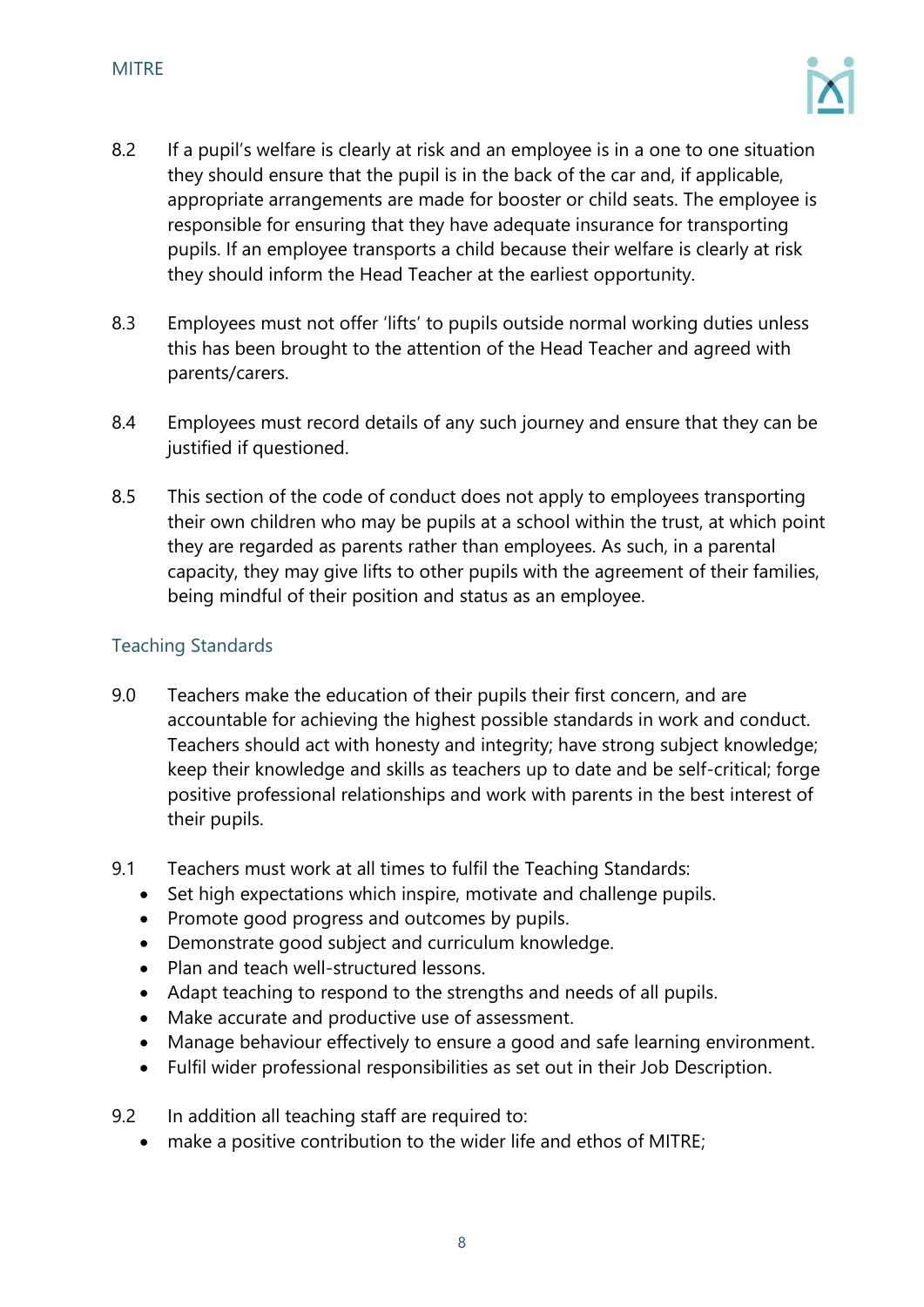

- develop effective professional relationships with colleagues, knowing how and when to draw on specialist advice;
- take responsibility for improving teaching through appropriate professional learning;
- communicate effectively with parents with regard to pupils' achievements and well-being.

# Equality issues

10.0 Employees must ensure that equality policies in relation to employment and their resulting duties and responsibilities are adhered to. MITRE believes in equality and will not tolerate any harassment, intimidation, unfair discrimination or victimisation by employees against pupils, colleagues, parents, governors and other visitors. Employees should not by their manner or speech be discriminatory with regard to a person's age, disability, gender reassignment, marriage and civil partnership, pregnancy and maternity, race, religion or belief, sex or sexual orientation.

# Health and safety

- 11.0 It is the responsibility of all employees, governors and visitors to take reasonable care for the health and safety of themselves and others and to assist in the creation of a safe work environment.
- 11.1 Employees have a responsibility to inform the Head Teacher of any medical condition/illness they have during the course of their employment which may impact on their fitness to undertake their duties or on the health and safety of themselves, pupils, other employees, governors of the school.
- 11.2 Employees must promote and achieve high standards of health and safety by taking reasonable care of their own health and safety and that of other persons who may be affected by their acts or omissions at work.
- 11.3 Unless designated a specific role during a fire evacuation which requires you to remain in or near the building, employees must leave the building upon hearing the fire alarm, there are no circumstances where this is not the case. Employees must report to the muster point.

# Confidentiality

12.0 Most of the information held by MITRE and individual academies is confidential. This does not mean it is 'secret', but that it is shared on a 'need to know' basis and in accordance with legal requirements. When confidential personal data is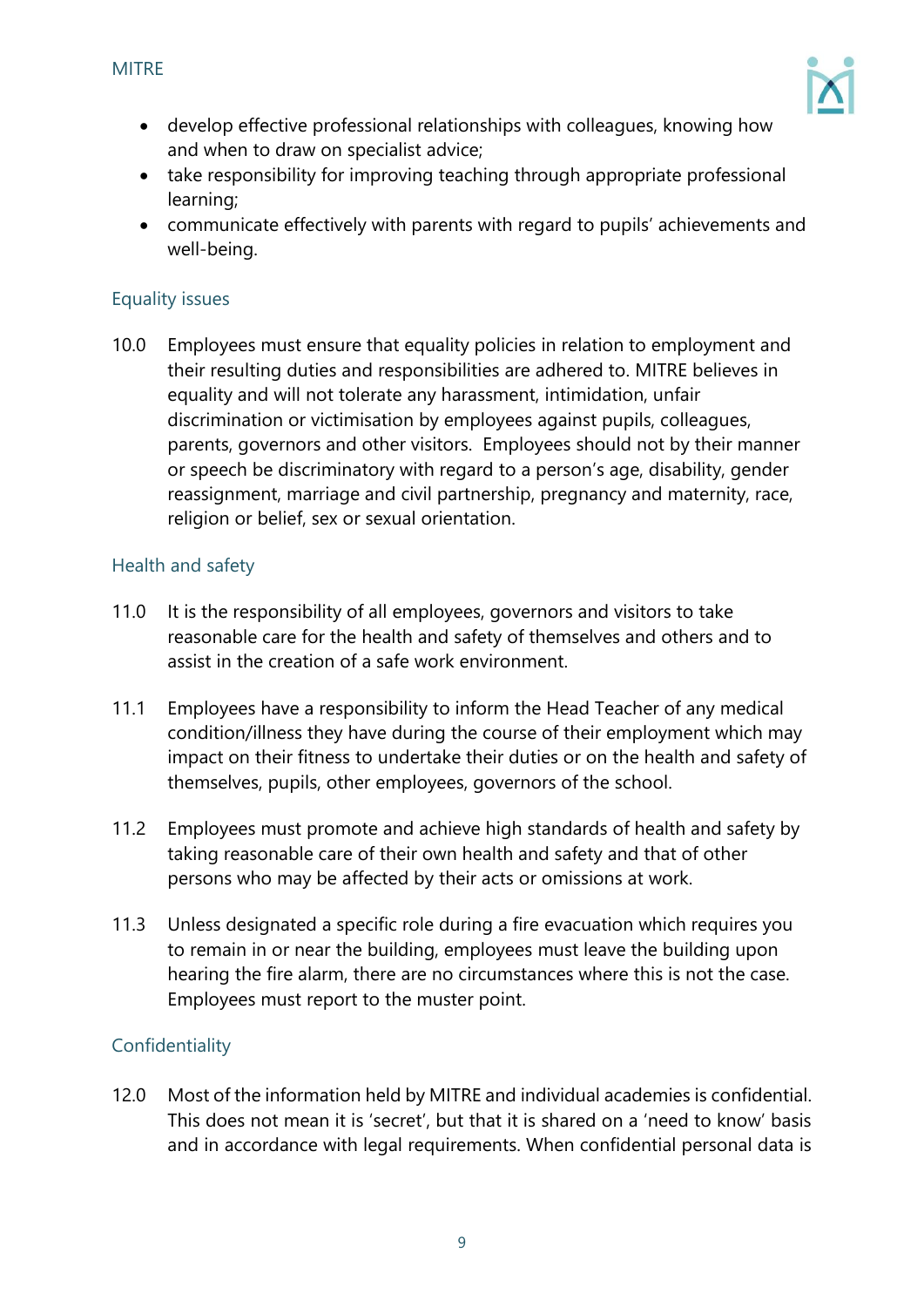

treated on this basis this is consistent with the relevant parts of the General Data Protection Regulations.

- 12.1 Employees and governors should be mindful that requirements in relation to maintaining the confidentiality of pupils, their families, colleagues and any matters relating to the school or MITRE itself apply to all forms of communication, including social networking sites.
- 12.2 All those who have access to confidential information should take particular care not to breach confidentiality inadvertently, for example through:
	- discussing confidential information with family and friends, especially if this allows individuals to be identified;
	- talking about confidential information where it can be overheard;
	- working on confidential information in places where it might be seen;
	- sharing information without checking whether it is confidential in particular where there are issues within a family.

# General Data Protection Regulations

- 13.0 Employees must be familiar with the trust's data protection policy and the data retention and destruction policy. Employees must comply with the guidance set out in these policies. To breach these policies could mean a personal fine for the individual.
- 13.1 Employees must know when to recognise and how to respond to a subject access request.
- 13.2 Employees will be trained on an annual basis regarding their responsibilities under the GDPR regulations. Employees must attend this training on an annual basis and sign to acknowledge that they have received this training.

# Use of personal mobile phones, laptops and tablets

14.0 Employees who have personal electronic equipment in school should ensure that this is used professionally during the school day. Employees will not make phone calls or send personal text messages during lesson times.

# Photography and videos

15.0 Many MITRE and school activities involve recording images; these may be undertaken as part of the curriculum, extra-curricular activities for publicity or to celebrate achievement.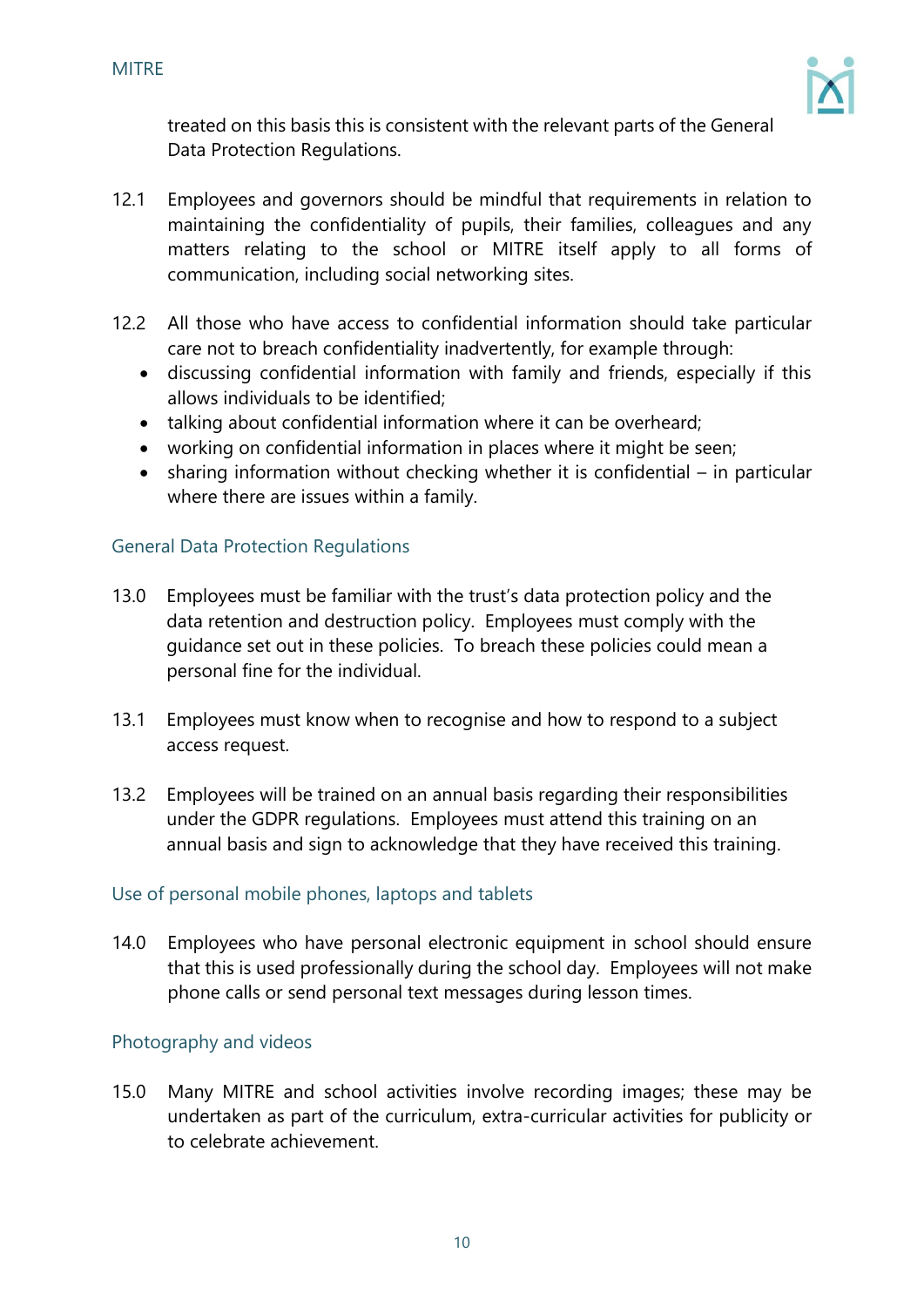

- 15.1 Each school will record permissions from parents and pupils relating to the recording of images in accordance with the law and employees should check these permissions before publishing images in any format.
- 15.2 Any photographs of pupils taken on personal devices should be deleted at the earliest opportunity once they have been appropriately used for a professional purpose.

#### Internet Acceptable Use

- 16.0 Employees must abide by the Internet Acceptable Use policy of their school.
- 16.1 In particular, employees must:
	- use the internet and other technology responsibly and professionally;
	- ensure that their accounts and passwords are secure and never shared with others;
	- always lock computers and other devices when leaving them unattended;
	- ensure that their use of the internet and other technology meets the requirements of the General Data Protection Regulations;
	- take personal responsibility for their awareness of the opportunities and risks associated with new technology;
	- be mindful that the IT systems in school are the property of the school and that email and the use of other systems can be monitored or checked.

#### Use of school premises or facilities for work not connected with the school

17.0 Employees must not use the premises or facilities of MITRE academies for activities which are not connected with their employment at the school without agreement from the Head Teacher or Local Governing Body. This includes the personal use of the school email, telephones, computers, photocopiers, or other equipment.

#### Keeping within the law

- 18.0 All employees are expected to operate within the law. Unlawful or criminal behaviour at work or outside work may lead to disciplinary action (including dismissal) being taken. However, being investigated by the police, receiving a caution or being charged will not automatically mean that an employee's employment is at risk.
- 18.2 Employees must ensure that they:
	- uphold the law at work: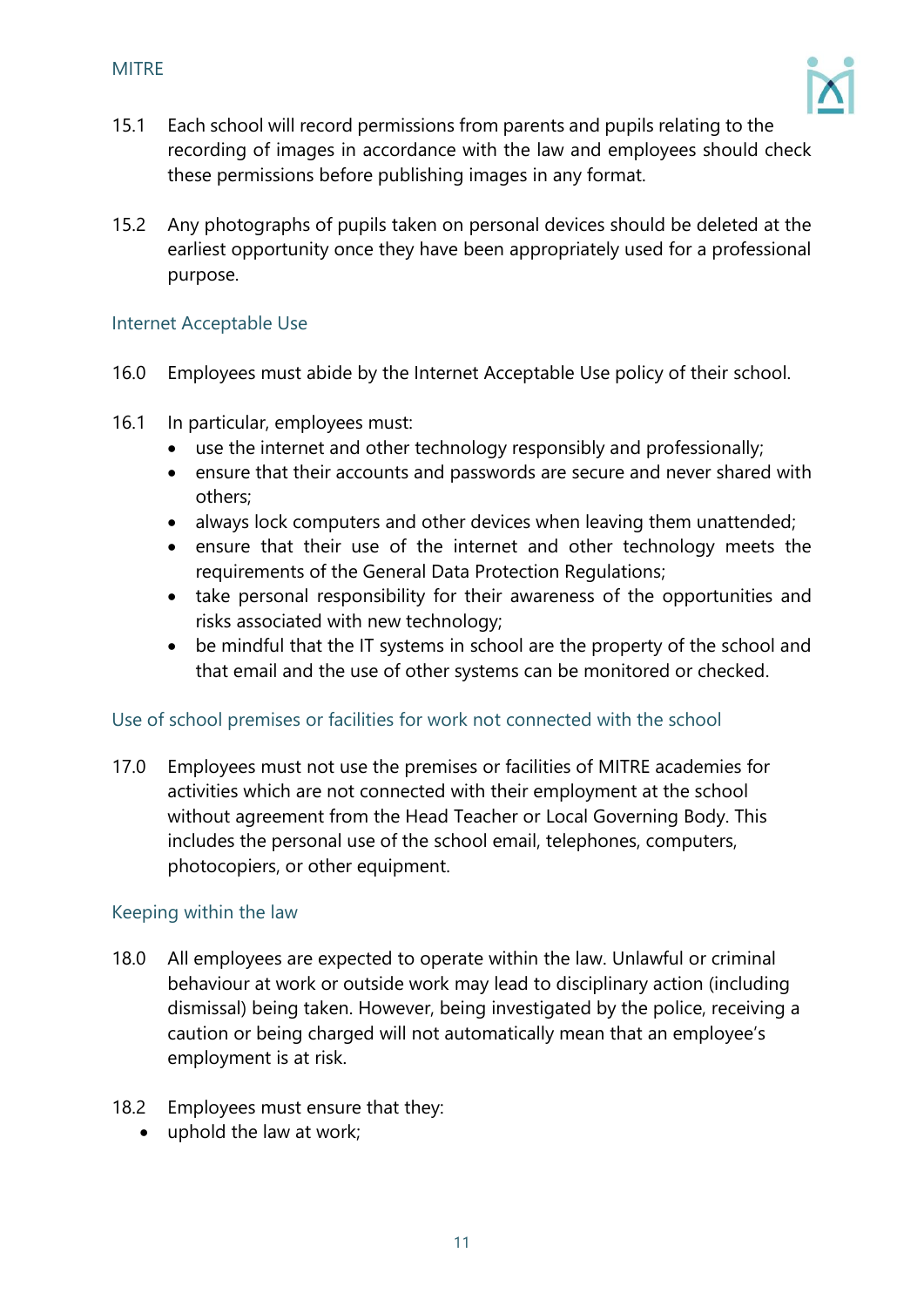

- never commit a crime away from work which could damage public confidence in them or MITRE or which makes them unsuitable for the work they do. This includes, for example:
	- o submitting false or fraudulent claims to public bodies (for example, income support, housing or other benefit claims);
	- o breaching copyright on computer software or published documents;
	- o perpetrating sexual offences which will render them unfit to work with children or vulnerable adults;
	- o committing crimes of dishonesty which render them unfit to hold a position of trust.
- inform the Head Teacher, or in the case of the Head Teacher, the Chair of the Local Governing Body, if they are questioned by the police, face criminal charges or receive a new caution or conviction;
- inform the Head Teacher if they live with a person who is disqualified under the Childcare (Disqualification) Regulations 2009.

# Conduct outside of work

- 19.0 Unlike other forms of employment, working within the public sector and at MITRE means that an employee's conduct outside of work could have an impact on their role.
- 19.1 Employees must not engage in conduct outside work which could seriously damage the reputation and standing of MITRE, the academy, the employee's own reputation or the reputation of other members of MITRE's community. Employees should be aware that any conduct that MITRE became aware of that could impact on their role within the Trust or affect MITRE's reputation will be addressed under our disciplinary procedures. This includes the use of social media even where comments are not publicly available.

# Conflict of interest

- 20.0 Employees should declare any personal interest that could bring about conflict with MITRE's interests. Employees must declare to their Head Teacher or Chair of Governors any financial interests or non-financial interest presenting a potential or perceived conflict.
- 20.1 Employees are required not to take outside employment which conflicts with the school's interests, contravenes the working time regulations or affects an individual's work performance. Any employee intending to work for outside organisations should seek permission from their Head Teacher or Chair of Governors, as appropriate.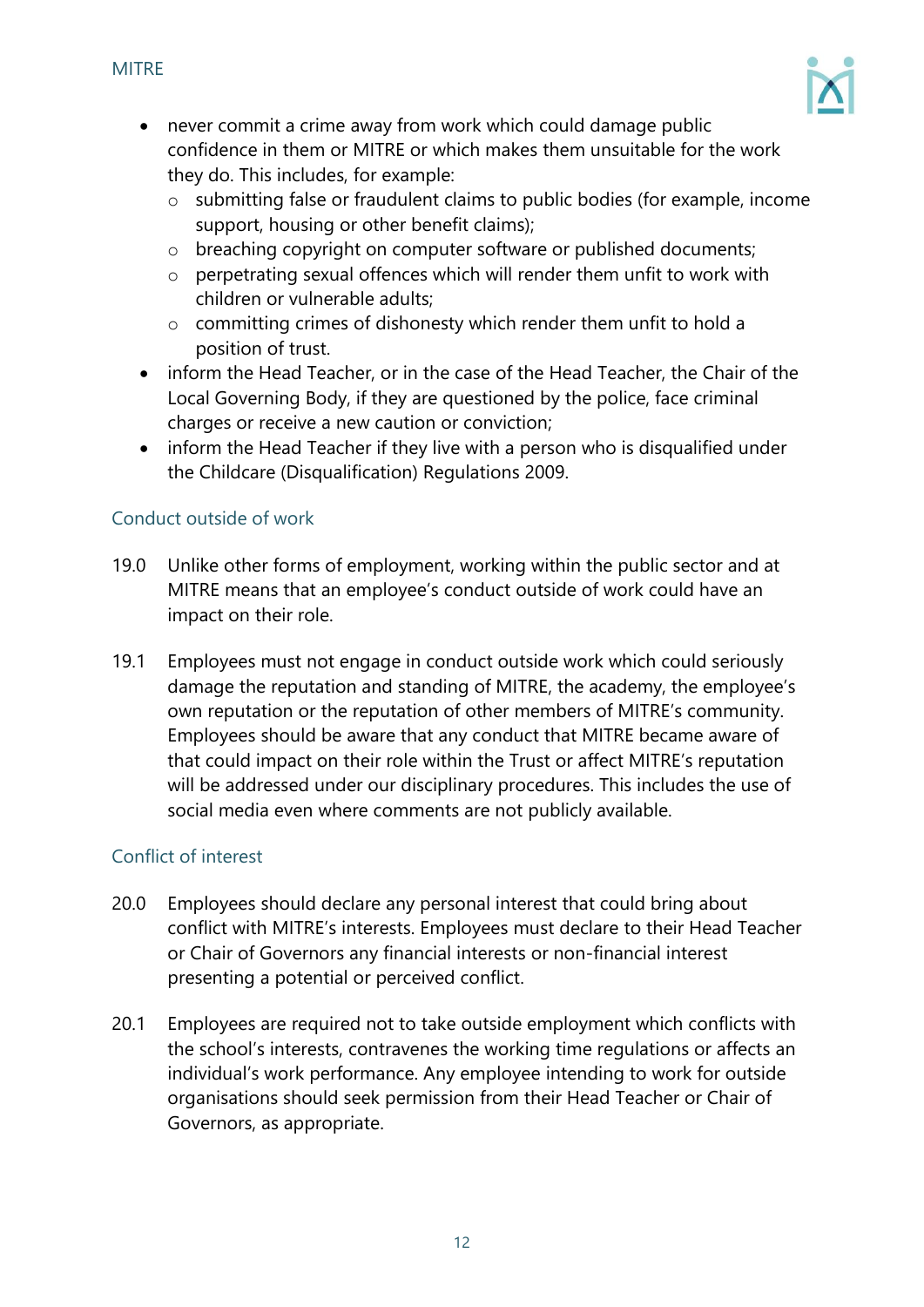#### MITRE

- 21.0 It is reasonable for an employee to accept modest gifts from pupils, especially at the end of a school year or at Christmas. Where gifts of a more significant value are received employees should inform the Head Teacher at the earliest opportunity. Gifts of more significant value will be logged in a gift register.
- 21.1 The giving of gifts or rewards to pupils should be part of an agreed policy for supporting positive behaviour or recognising particular achievements. The giving of gifts as rewards to a group of children is reasonable where the gifts have little financial value.
- 21.2 Employees may not give personal gifts to pupils. It is acceptable for employees to offer prizes or rewards of small value for tasks or competitions such as 'end of year' prizes.

#### Bribery

- 22.0 All employees must comply with the Bribery Act 2010. A person may be found guilty of an offence of bribery under this act if they offer, promise or give financial advantage or other advantage to someone; or if they request, agree or accept, or receive a bribe from another person. If you believe that a person has failed to comply with the Bribery Act, you should refer to MITRE's Whistleblowing Policy.
- 22.1 Any employee concerned that they may be at risk of giving or receiving a bribe should contact either the Head Teacher or the Chair of the Local Governing Body.

#### Dress code

- 23.0 When working for MITRE, employees are expected to consider the manner of dress and appearance appropriate to their professional role. As is expected with our pupils, our expectation is that employees are decently, appropriately and professionally dressed in work at all times.
- 23.1 We do not permit the wearing of clothes that are revealing, allow underwear to be seen, have offensive logos or writing, or are ripped or torn at any time. If an employee is unsure whether any item of clothing is inappropriate then they should not wear it to work. Employees can always speak to their line manager if they are unsure. Where it is identified that an employee is wearing clothing that it not acceptable they will be informed.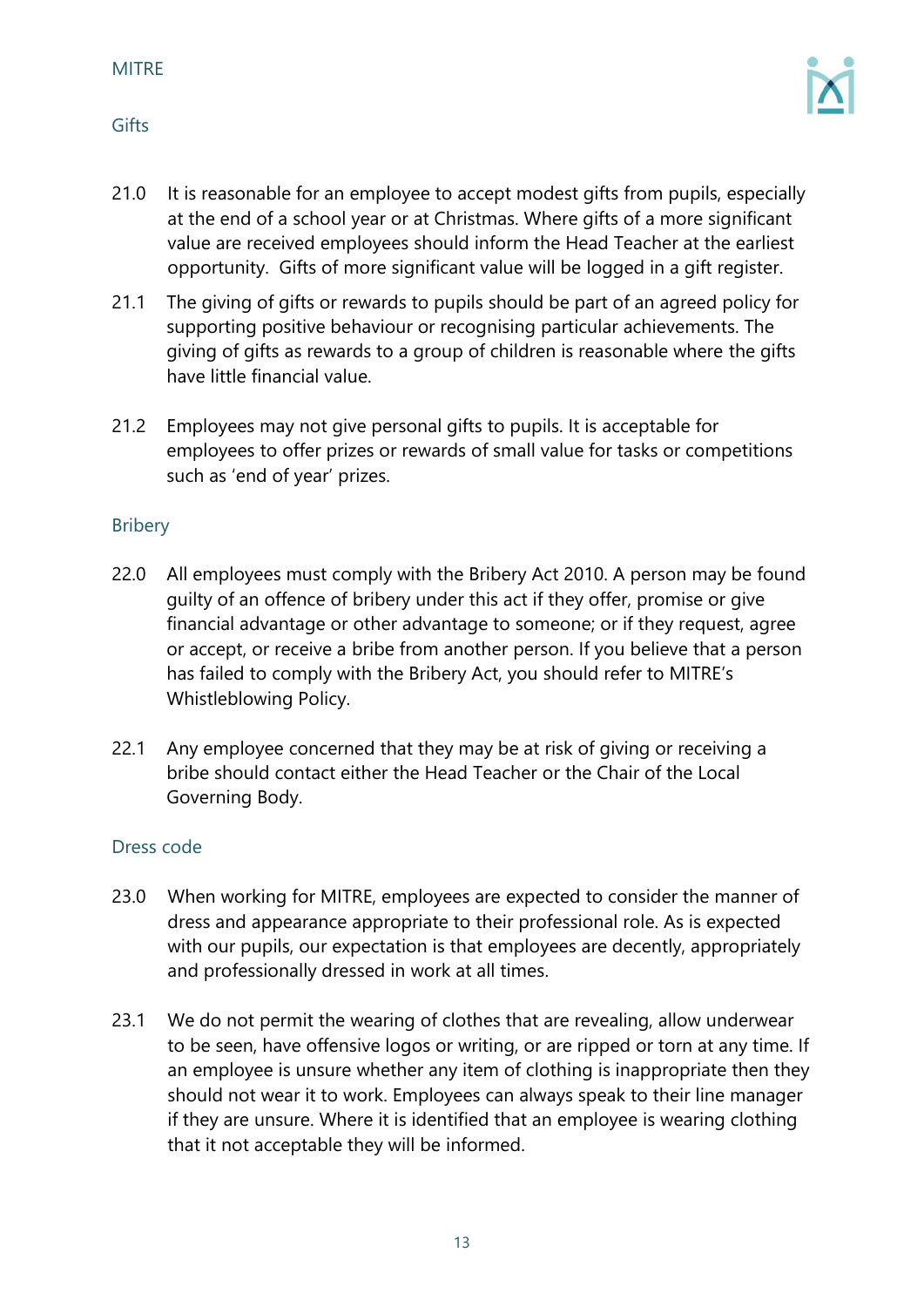

#### Leaving the site during working hours

24.0 Employees are expected to be on site during their normal working hours. Individual schools will make their own arrangements for the granting of permission to be off site during normal working hours.

#### Raising concerns

- 25.0 MITRE encourages employees to raise promptly any serious concerns they may have about the activities of employees, members, trustees, local governors or external organisations in relation to their dealings with the school or MITRE. Employees should normally raise their concerns with the Head Teacher although, in cases whereby employees do not feel able to approach the Head Teacher, they may raise concerns with the Chair of Governors or, if applicable, trade union representatives. Concerns can be raised orally or in writing, providing as much detail as possible. Employees who raise an issue in good faith are protected by the Public Interest Disclosure Act 1998 form any repercussions on their present position or future career. The Act does not protect anyone who is acting maliciously, making false allegations or who is seeking personal gain.
- 25.1 Concerns relating to the safety and welfare of a pupil should be reported to the respective school's Designated Senior Safeguarding Lead.

**There will be other instances that occur in school life that will need referral to the Head Teacher or governing body.**